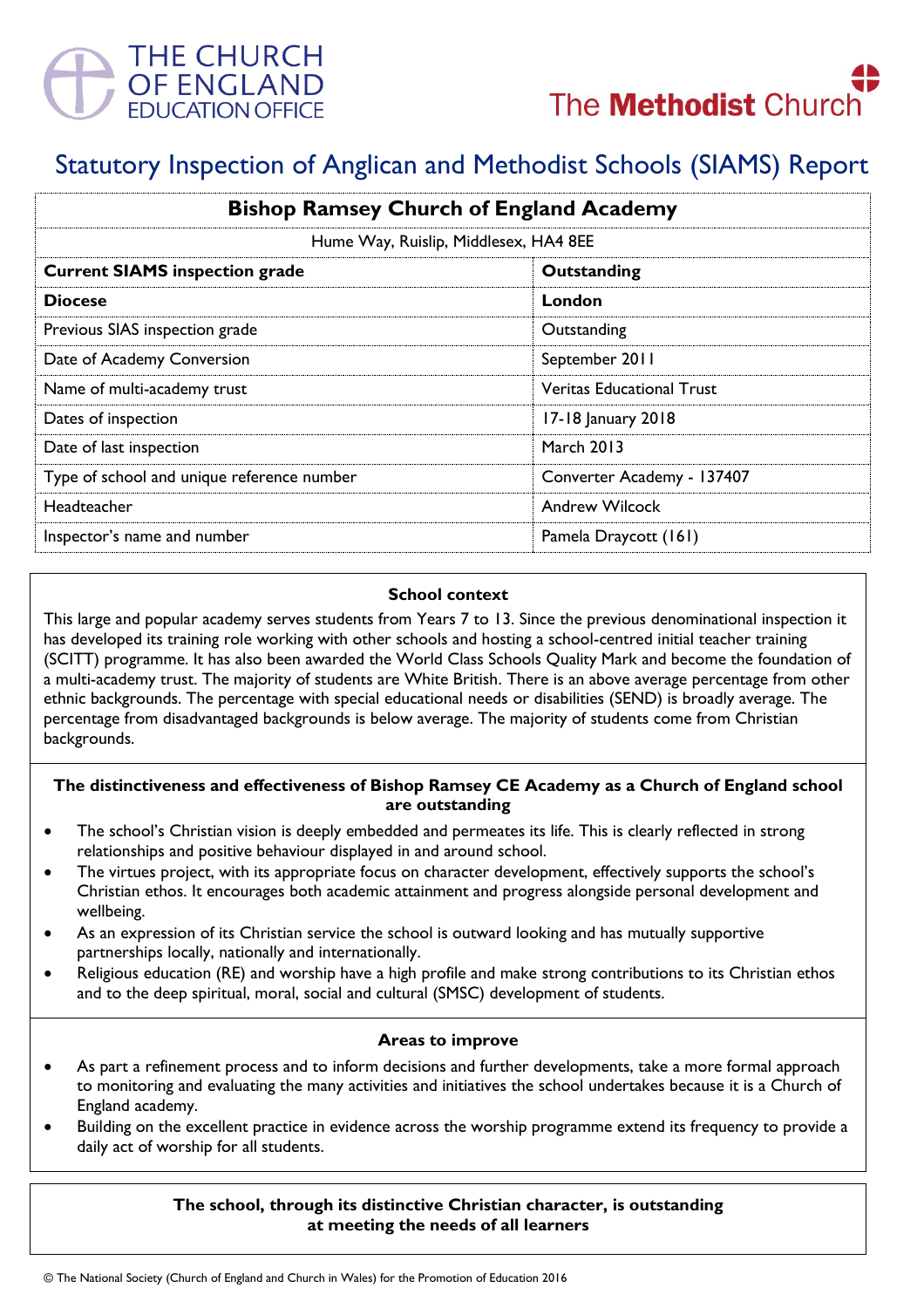The school's deeply embedded Christian foundation successfully shapes its life as, 'a Christian learning community'. Its service to students is explicitly based on a theological understanding of the value of the individual created by God. Therefore the school works conscientiously to support students' academic and personal development. Most enter at or above the national expectation. Across the school, including in the sixth form, students make good or accelerated progress from their various starting points. This leads to overall high academic outcomes. There is an effective emphasis on students' personal development, including positively focusing on their religious, spiritual and moral understanding. An expression of this is the 'virtues project'. This focuses on wisdom, courage, justice, humility, integrity and compassion, 'bounded together by love', and expressly linked to biblical teaching. They are very well articulated by students and staff who rightly see them as a basis for living. Students give examples of what these mean in practice, of how they help to develop character and shape responses. 'Jesus showed all these virtues and so they are important to think about when you have to make decisions,' as one Year 8 student reflected. Students are confident, respectful and compassionate young people. This is exemplified by the World Class Schools Award which students worked together to gain. The school's Christian virtues played a strong part in the successful application for this award. In keeping with the school's Christian vision there is a broad curriculum offer, high aspirations and focused teaching in evidence. Behaviour in class and around the school site is very good. Likewise pastoral systems are effective, supporting students of differing abilities and backgrounds very well. Based on its Christian ethos there is a strong sense of the needs and aspirations of the individual. Attendance is above the national average, indicating that the majority are happy and feel safe in school. On those rare occasions where behaviour or attendance get in the way of learning, the school works compassionately and justly to resolve any issues. This overwhelmingly leads to positive outcomes. SMSC development opportunities are very well provided for and students respond positively. Issues of religious, spiritual and ethical concern are addressed in various subjects, including in RE and the Learning for Life programme. This is extended through extra-curricular opportunities, the work of the chaplaincy team, through student leadership opportunities and through the school's charitable giving. The school has longstanding and mutually enriching links with a Christian secondary school in Malawi. This provides a positive understanding of Christianity as a world faith. RE and worship contribute deeply and effectively to helping students develop a sense of social and moral responsibility. RE supports students' appreciation of difference and diversity very well. This includes identifying denominational differences and the world-wide, multicultural nature of Christianity.

## **The impact of collective worship on the school community is outstanding**

Worship follows a varied and very well planned programme. It is expressly Christian in nature. It includes an annual theme which is, during this academic year, 'Overcome evil with good'. The school's identified virtues, the Christian calendar, key elements in school life and current events are also built-in. This means that worship is closely linked to life in and outside of school. Whilst being planned the programme is responsive. For example, a Year 8 student requested to lead an act of worship about homelessness. This has resulted in the school's forthcoming Lent appeal being designated for two charities supporting the homeless. Biblical passages and responsive prayer form the bedrock of provision in acts of worship. Across each week students take part in two assemblies in year groups and one act of worship in their tutor group. Statutory requirements in collective worship are not fully met because they do not have an opportunity to worship together each day. Worship has a constructive impact on students and staff and contributes effectively to the school's sense of community. Students respond positively and take active leadership roles. They are respectful and attentive during worship. They take part in discussion and prayer well during tutor time worship. Expressing the high value afforded to worship each tutor group has two elected student representatives to lead it. They are provided with varied materials and have a basic support programme through the chaplaincy team. Worship offers a wide range of opportunities to reflect on key Christian beliefs such as the centrality of Jesus and the Bible. This means, for example, that students develop an age-appropriate appreciation of the Christian belief in God as Father, Son and Holy Spirit as well as various Christian responses to moral and ethical issues. Worship is appropriately extended by students joining in with the Eucharist in year groups twice annually. These follow the Anglican liturgy, tailored to the needs of the year group. For example, in Year 7 one is a teaching Eucharist where the officiating clergy explain its significance and symbolism. Other special services such as the carol service at Christmas and an annual memorial service enhance worship further. Whilst Anglican expressions of worship predominate, the school is providing a greater number of voluntary and varied types of worship, such as student led worship before school on a Thursday. This is impacting positively on those involved, around 30 overall. Prayer and reflection are integral to worship. Pupils know the Lord's Prayer and have a good understanding of its significance. As a Year 10 student said, 'Prayer is more than asking for things – it helps you develop your relationship with God. It's important in giving you strength.' Students know that they can request prayer from the chaplaincy team. Prayer begins a range of school meetings and a weekly prayer is provided on the staff notice sheet. All these indicate a commitment to and reliance on God for the work being undertaken. The programme is regularly monitored through the chaplaincy team meaning that it is consistently refined and improved.